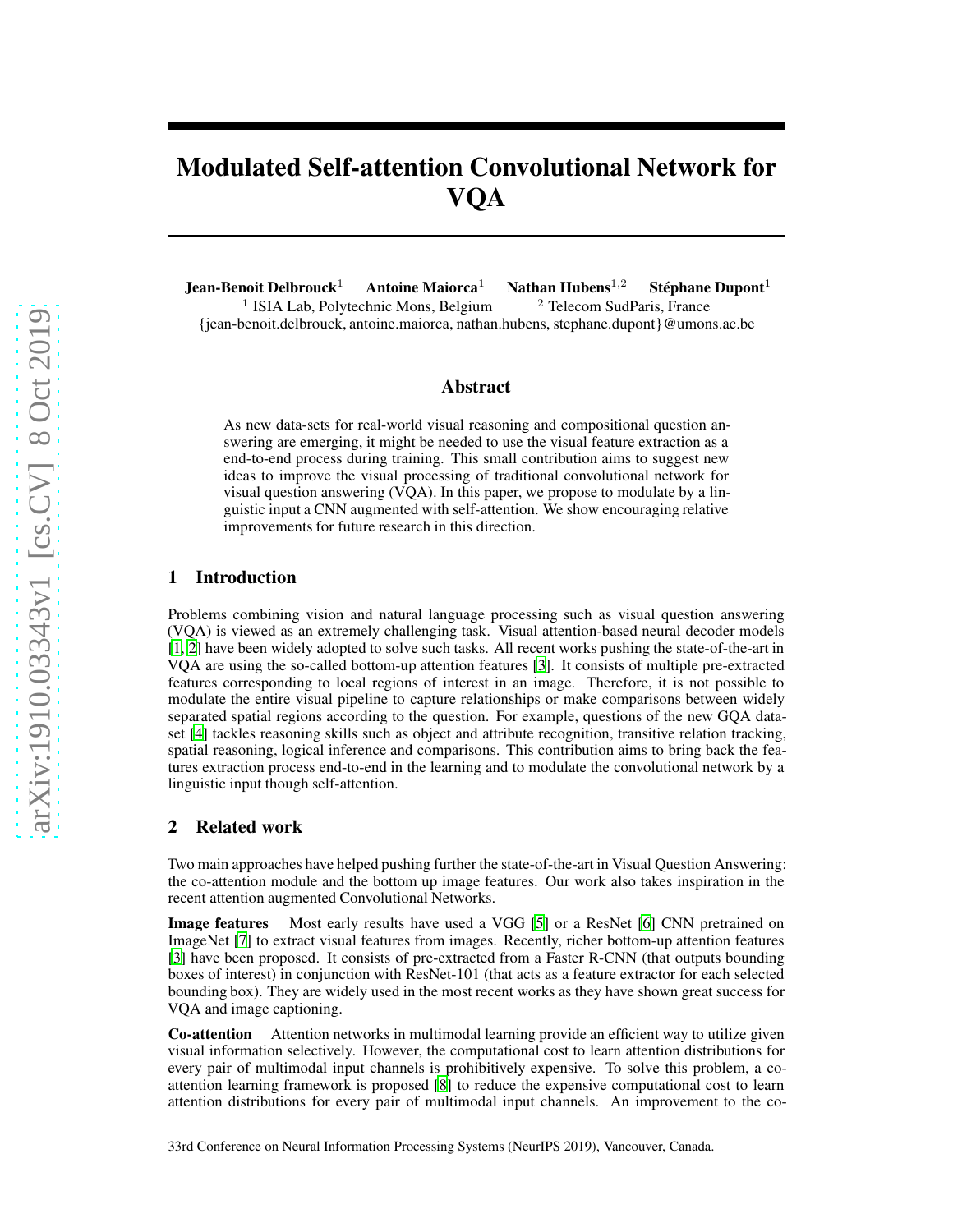attention method is introduced by [\[9](#page-4-8)] that consists of two steps, a self-attention for a question embedding and the question-conditioned attention for a visual embedding. However, these co-attention approaches use separate attention distributions for each modality, neglecting the interaction between the modalities what we consider and model. To tackle this problem, [\[10\]](#page-4-9) propose bilinear attention networks that find bilinear attention distributions to effectively utilize vision-language information. Finally, [\[11](#page-4-10)] propose a Deep Modular Co-Attention Networks composed of multiple blocks of two basic attention units : a self-attention unit (inspired by machine translation [\[12\]](#page-4-11)) and the guidedattention (GA) unit to model the dense inter-modal interactions. The authors also concatenate the res5c features from ResNet-152 to the bottom up features from [\[3\]](#page-4-2).

Attention augmented CNN Over the years, multiple attention mechanisms have been proposed for visual tasks to address the weaknesses of convolutions. For instance, Squeeze-and-Excitation networks [\[13](#page-4-12)] reweight feature channels using signals aggregated from entire feature maps while CBAM [\[14\]](#page-4-13) module sequentially infers attention maps along two separate the channel and spatial independently. More recent attention augmented networks produces additional feature maps by using Attention Augmented Convolution [\[15](#page-4-14)] or recalibrates the feature maps via addition [\[16\]](#page-4-15).

## 3 Attention augmented Residual Network

## 3.1 Residual Network

ResNets [\[17\]](#page-5-0) are built from residual blocks:

$$
\bm{y} = \mathcal{F}(\bm{x}, \{\bm{W}_i\}) + \bm{W}_s \bm{x}
$$

Here, x and y are the input and output vectors of the layers considered. The function  $\mathcal{F}(x, \{W_i\})$ is the residual mapping to be learned. For an example, if we consider two layers,  $\mathcal{F} = W_2 \sigma(W_1x)$ where  $\sigma$  denotes ReLu function. The operation  $\mathcal{F} + x$  is the shortcut connection and consists of an element-wise addition. Therefore, the dimensions of x and  $\mathcal F$  must be equal. When this is not the case (e.g., when changing the input/output channels), the  $W_s$  matrix performs a linear projection by the shortcut connections to match the dimension. Finally, it performs a last second nonlinearity after the addition (i.e.,  $\sigma(y)$ ). A group of blocks are stacked to form a stage of computation. The general ResNet architecture starts with a single convolutional layer followed by 4 stages of computation.

#### 3.2 Self-attention layer

A self-attention layer can be placed in-between two layers in a residual block. Let's consider the image features from the previous layer:  $x \in \mathbb{R}^{C \times N}$ . Here, C is the number of channels and N is the number of feature locations of features.

Features x are first transformed into two feature spaces  $f, g$ , where  $f(x) = W_f x, g(x) = W_g x$ . We use f and g to compute the square matrix  $N \times N$  of attention weights  $\beta$ :

$$
\beta_{j,i} = \frac{\exp(s_{ij})}{\sum_{i=1}^{N} \exp(s_{ij})}, \text{ where } s_{ij} = \boldsymbol{f}\left(\boldsymbol{x}_i\right)^T \boldsymbol{g}\left(\boldsymbol{x}_j\right) \tag{1}
$$

<span id="page-1-0"></span>With  $\beta_{j,i}$  indicating the extent to which the model attends to the  $i^{th}$  location when synthesizing the  $j^{th}$  location. The output of the attention layer is  $\boldsymbol{o} = (\boldsymbol{o}_1, \boldsymbol{o}_2, \dots, \boldsymbol{o}_j, \dots, \boldsymbol{o}_N) \in \mathbb{R}^{N \times C}$ , where

$$
o_j = \sum_{i=1}^{N} \beta_{j,i} k(\boldsymbol{x}_i), k(\boldsymbol{x}_i) = \boldsymbol{W_k} \boldsymbol{x}_i
$$
 (2)

In the above formulation,  $W_g \in \mathbb{R}^{C \times \overline{C}}$ ,  $W_f \in \mathbb{R}^{C \times \overline{C}}$   $W_k \in \mathbb{R}^{C \times C}$  are the learned weight matrices, which are implemented as  $1 \times 1$  convolutions.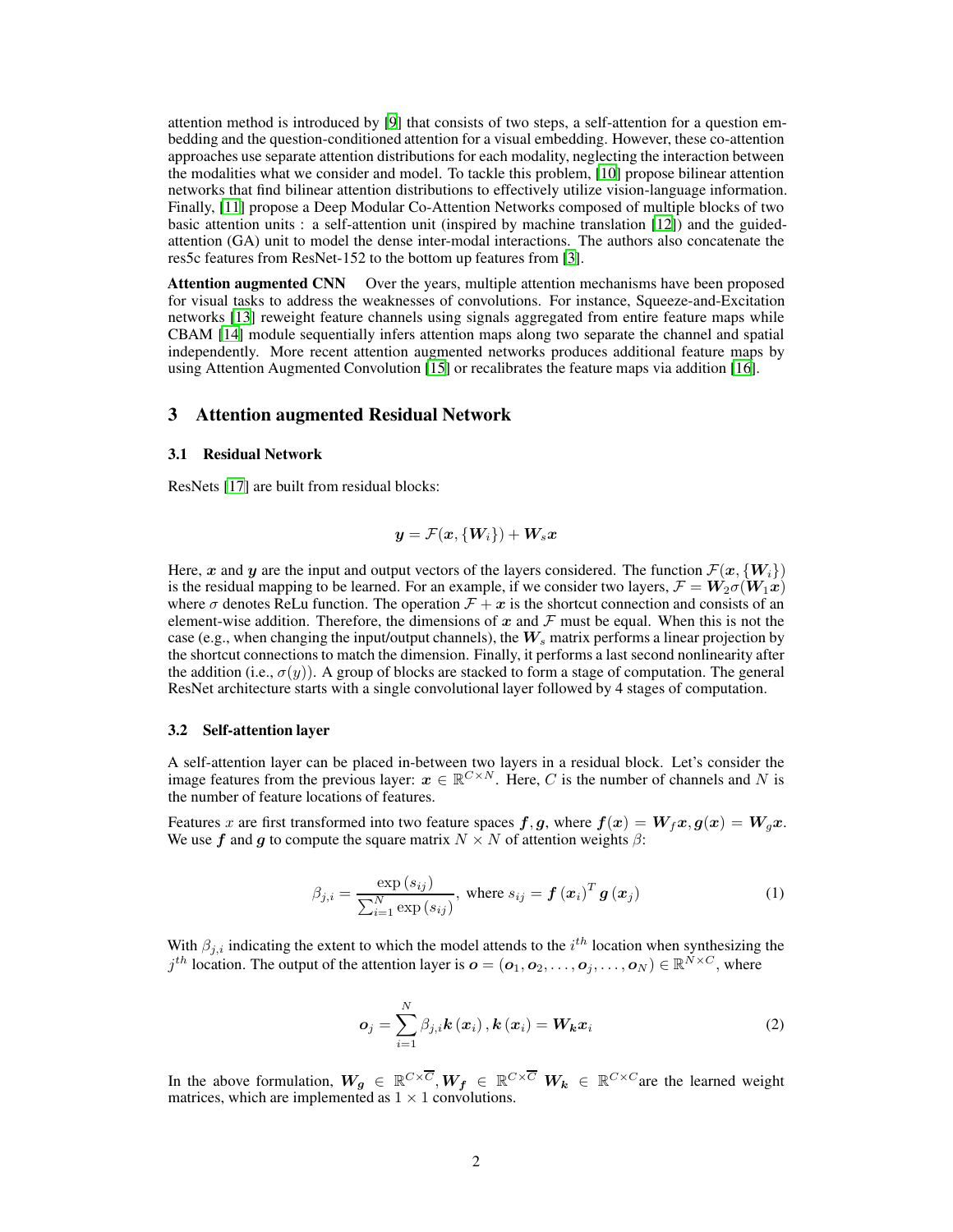<span id="page-2-0"></span>Additionally, the output is multiplied by a factor  $\gamma$  and we add back the input feature map.

$$
y_i = \gamma o_i + x_i \tag{3}
$$

 $\gamma$  is a learnable scalar and it is initialized as 0. Introducing the learnable  $\gamma$  allows the visual network to first rely on the cues in the local neighborhood and the language model to converge normally. As the gamma goes up, the model will gradually learn long range interactions as required for a task such as VQA.

## 4 Linguistic modulation

In this section, we described two methods to modulate a pretrained ResNet through the self attention modules. We want to enable the linguistic embedding to manipulate the self-attention mechanism. We decide to do so through the parameter  $\gamma$  and the attention weights  $\beta$ .

 $\gamma$  modulation Given the last hidden state  $h_T$  of the RNN encoding the question, we output a modulated  $\gamma^{\rm m}$  given by :

<span id="page-2-1"></span>
$$
\gamma^h = \mathbf{W}_h \mathbf{h}_T \tag{4}
$$

where  $W_h \in \mathbb{R}^{|h_T|\times 1}$ . Recall that in the previous section,  $\gamma$  in equation [3](#page-2-0) is unique for any training examples. Here, we output a dedicated scalar for every example in the batch. We rewrite equation [3](#page-2-0) as :

$$
\mathbf{y}_i = \gamma_i^h \mathbf{o}_i + \mathbf{x}_i \tag{5}
$$

## $\beta$  modulation

We define new linguistic and visual features spaces  $p, q$  where  $p(h) = W_p h$  and  $q(x) = W_q x$ . Both feature spaces are used to compute a new set of attention weights  $\beta^h$  in the following manner:

$$
\beta_{j,i}^{h} = \frac{\exp(s_{ij})}{\sum_{i=1}^{N} \exp(s_{ij})}, \text{ where } s_{ij} = q(x_i)^{T} p(h_j)
$$
\n(6)

Where  $\beta_{j,i}^h$  indicating the extent to which the model attends to the  $i^{th}$  spatial location of feature map  $\bm{x}$  when synthesizing the  $j^{th}$  dimension of the hidden state. The hidden state  $h_T$  is a vector therefore  $j = 1$  and  $\beta^h \in \mathbb{R}^{N \times 1}$ . We apply this set of betas to the output *o* defined in equation [2.](#page-1-0) This modulation can be seen as a linguistic spatial attention on the visual self attention: each column  $\beta_i$ is reweighted by the scalar  $\beta_j^h$ .

## 5 Experiments

Settings We use the VQA v2.0 train and validation [\[18](#page-5-1)] consisting of 443,757 and 214,354 questions respectively over 123,287 images. As VQA model, we follow the Bottom-Up and Top-Down Attention from [\[3\]](#page-4-2). We replace the Up-Down features with a ResNet as visual features extractor (ResNet-34 for preliminary experiments and a ResNet-152 [\[17\]](#page-5-0) for final results). The ResNet is pretrained on ImageNet [\[7](#page-4-6)] and frozen during training. Only the self-attention weights are training parameters. For each images, we extract features at the end of the third ResNet stage.

Learning parameters are trained with Adamax optimizer and a learning rate of  $2e^{-2}$ . In a block, the self-attention module is always placed between the last convolution and batch normalization layer of the said block.

Block and layer search Thanks to the attention, the model can check that features in distant portions of the image are consistent with each other. Depending on where we place one or several attention modules, the model can compute affinity scores between low-level or high-level features in distant portions of the image. It is also worthy to note that attention module in early stages of ResNet is computationally expensive (i.e. the first stage has  $N = 3136$  spatial locations).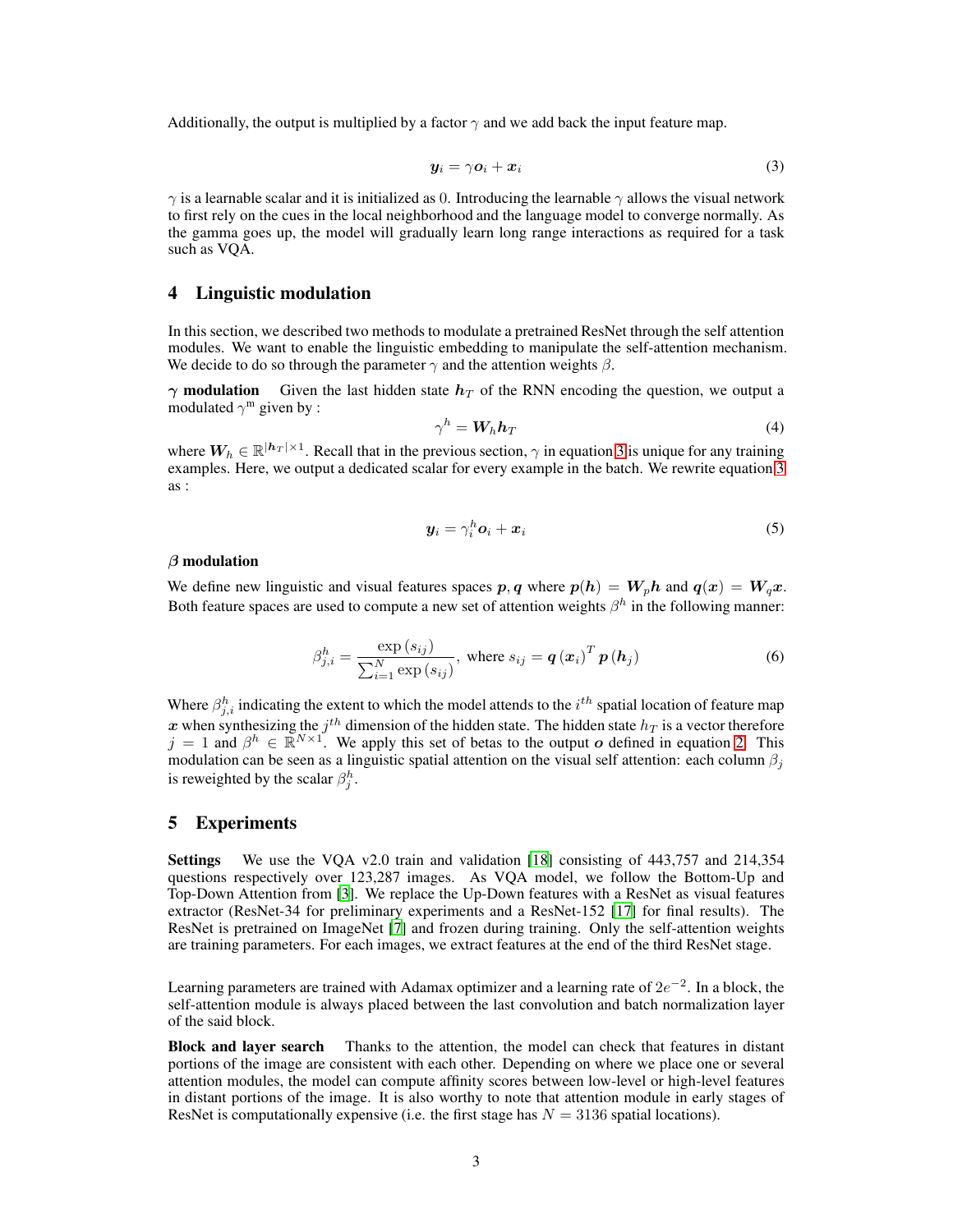| ResNet-34                                                                                            | Eval set $\%$                    | #param       | ResNet-34                                                                    | Eval set $%$                     | #param |
|------------------------------------------------------------------------------------------------------|----------------------------------|--------------|------------------------------------------------------------------------------|----------------------------------|--------|
| Baseline (No SA)[3]<br>$SA(S: 1, 2, 3 - B: 1)$<br>$SA(S: 1, 2, 3 - B: 2)$<br>$SA(S: 1, 2, 3 - B: 3)$ | 55.00<br>55.11<br>55.17<br>55.27 | 0M<br>0.107M | $SA(S:3 - M:1)$<br>$SA(S:3 - B:3)$<br>$SA(S: 3 - B: 4)$<br>$SA(S: 3 - B: 6)$ | 55.25<br>55.42<br>55.33<br>55.31 | 0.082M |
|                                                                                                      |                                  |              | $SA(S: 3 - B: 1, 3, 5)$<br>SA $(S: 3 - B: 2,4,6)$                            | 55.45<br>55.56                   | 0.245M |

Table 1: Experiments run on a ResNet-34. Numbers following S (stages) and B (blocks) indicate where SA (self-attention) modules are put. Parameters count concerns only SA and are in millions (M).

We empirically found that self-attention was the most efficient in the 3rd stage. It is also the less computationally expensive <sup>[1](#page-3-0)</sup>. It is also beneficial to focus the last block of a stage rather than the first blocks. We notice a small improvements relative to the baseline which shows that self-attention alone does improve the VQA task.

**Linguistic modulation** We noticed that the current architecture was not able to learn the  $\gamma$  modulation properly: equation [4](#page-2-1) would most of the time result in a large scalar, or 1. when we added a sigmoid function. Therefore, the self-attention weight is already too important at the beginning, skipping visual local connections are misleading the overall model training. However, we managed to show improvements with the  $\beta$  modulation with a ResNet-152. Though the improvement is slim, it is encouraging to continue researching into visual modulation

| ResNet-34               | Eval set $\%$ | #param | ResNet-152                                        | Eval set $%$   | #param            |
|-------------------------|---------------|--------|---------------------------------------------------|----------------|-------------------|
| $SA(S: 3 - B: 1, 3, 5)$ | 55.56         | 0.245M | Baseline (No SA)[3]                               | 57.10          | 0M                |
| $+ \gamma$ modulation   | 52.26         | 0.248M |                                                   |                |                   |
| $+$ $\beta$ modulation  | 55.32         | 1.573M | $SA(S: 3 - B: 2, 18, 36)$<br>$+ \beta$ modulation | 58.05<br>58.35 | 3.932M<br>15.731M |

Table 2: Experiments run on a ResNet-34 and 152 for the  $\gamma$  and  $\beta$  modulation.

It is worth to note that the ResNet baseline of [\[3](#page-4-2)] achieved a 57.9% accuracy and was achieve with a ResNet-200. Our best model achieves 58.35% with a ResNet-152.

## 6 Conclusion

We showed that it is possible to improve the feature extraction procedure for the VQA task by adding self-attention modules in the different ResNet blocks. The improvement margins can be further improved by:

- Using wider CNN: Now that we include the feature extraction process end-to-end in the learning, we could pick wider CNN such as ResNeXt [\[19\]](#page-5-2) or Wide-ResNet [\[20\]](#page-5-3);
- Better self-attention: More sophisticated self-attention, such as multi-head attention in CNN [\[15,](#page-4-14) [11\]](#page-4-10) could improve the overall model;
- Better modulation: The linguistic hidden state should directly an input of the computation for self-attention. Other works have already considered to use all the hidden states from the language model as the "key" input for visual self-attention [\[11\]](#page-4-10).
- Other modulation: The self-attention modulation could be coupled with batchnormalization modulated as previously investigated in [\[21\]](#page-5-4).

<span id="page-3-0"></span><sup>&</sup>lt;sup>1</sup>Early stages requires less training parameters as C is smaller, but  $f<sup>T</sup>g$  computation is more expensive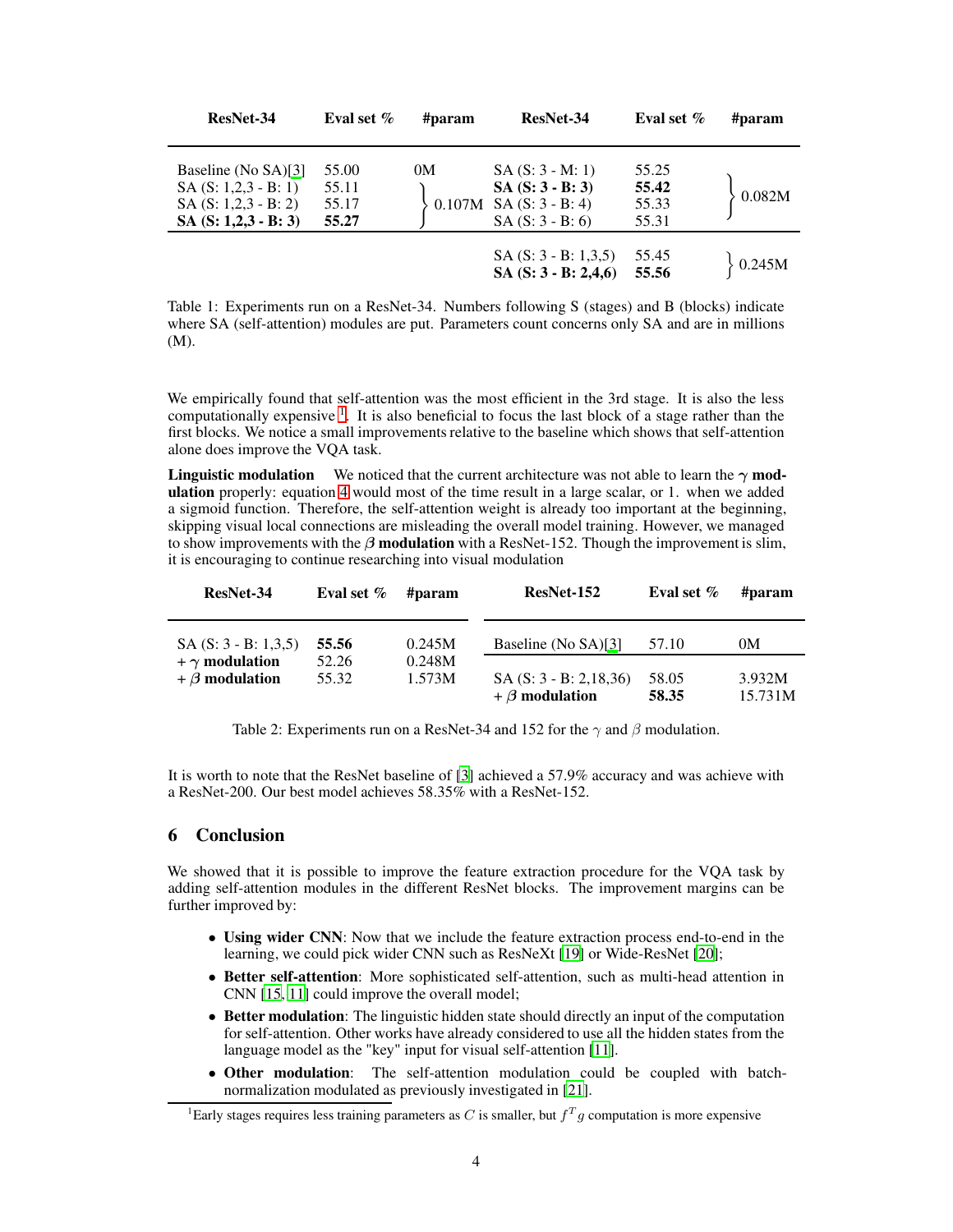# **References**

- <span id="page-4-0"></span>[1] Kelvin Xu, Jimmy Ba, Ryan Kiros, Kyunghyun Cho, Aaron Courville, Ruslan Salakhudinov, Rich Zemel, and Yoshua Bengio. Show, attend and tell: Neural image caption generation with visual attention. In Francis Bach and David Blei, editors, *Proceedings of the 32nd International Conference on Machine Learning*, volume 37 of *Proceedings of Machine Learning Research*, pages 2048–2057, Lille, France, 07–09 Jul 2015. PMLR.
- <span id="page-4-1"></span>[2] Andrej Karpathy and Fei-Fei Li. Deep visual-semantic alignments for generating image descriptions. In *CVPR*, pages 3128–3137. IEEE Computer Society, 2015.
- <span id="page-4-2"></span>[3] Peter Anderson, Xiaodong He, Chris Buehler, Damien Teney, Mark Johnson, Stephen Gould, and Lei Zhang. Bottom-up and top-down attention for image captioning and visual question answering. In *Proceedings of the IEEE Conference on Computer Vision and Pattern Recognition*, pages 6077–6086, 2018.
- <span id="page-4-3"></span>[4] Drew A Hudson and Christopher D Manning. Gqa: A new dataset for real-world visual reasoning and compositional question answering. *Conference on Computer Vision and Pattern Recognition (CVPR)*, 2019.
- <span id="page-4-4"></span>[5] Stanislaw Antol, Aishwarya Agrawal, Jiasen Lu, Margaret Mitchell, Dhruv Batra, C. Lawrence Zitnick, and Devi Parikh. VQA: Visual Question Answering. In *International Conference on Computer Vision (ICCV)*, 2015.
- <span id="page-4-5"></span>[6] Jiasen Lu, Jianwei Yang, Dhruv Batra, and Devi Parikh. Hierarchical question-image coattention for visual question answering. In *Advances In Neural Information Processing Systems*, pages 289–297, 2016.
- <span id="page-4-6"></span>[7] Olga Russakovsky, Jia Deng, Hao Su, Jonathan Krause, Sanjeev Satheesh, Sean Ma, Zhiheng Huang, Andrej Karpathy, Aditya Khosla, Michael Bernstein, et al. Imagenet large scale visual recognition challenge. *International journal of computer vision*, 115(3):211–252, 2015.
- <span id="page-4-7"></span>[8] Liang-Chieh Chen, George Papandreou, Iasonas Kokkinos, Kevin Murphy, and Alan L Yuille. Deeplab: Semantic image segmentation with deep convolutional nets, atrous convolution, and fully connected crfs. *IEEE transactions on pattern analysis and machine intelligence*, 40(4):834–848, 2017.
- <span id="page-4-8"></span>[9] Zhou Yu, Jun Yu, Chenchao Xiang, Jianping Fan, and Dacheng Tao. Beyond bilinear: Generalized multimodal factorized high-order pooling for visual question answering. *IEEE transactions on neural networks and learning systems*, 29(12):5947–5959, 2018.
- <span id="page-4-9"></span>[10] Jin-Hwa Kim, Jaehyun Jun, and Byoung-Tak Zhang. Bilinear attention networks. In *Advances in Neural Information Processing Systems*, pages 1564–1574, 2018.
- <span id="page-4-10"></span>[11] Zhou Yu, Jun Yu, Yuhao Cui, Dacheng Tao, and Qi Tian. Deep modular co-attention networks for visual question answering. In *Proceedings of the IEEE Conference on Computer Vision and Pattern Recognition*, pages 6281–6290, 2019.
- <span id="page-4-11"></span>[12] Ashish Vaswani, Noam Shazeer, Niki Parmar, Jakob Uszkoreit, Llion Jones, Aidan N Gomez, Łukasz Kaiser, and Illia Polosukhin. Attention is all you need. In *Advances in neural information processing systems*, pages 5998–6008, 2017.
- <span id="page-4-12"></span>[13] Jie Hu, Li Shen, and Gang Sun. Squeeze-and-excitation networks. In *Proceedings of the IEEE conference on computer vision and pattern recognition*, pages 7132–7141, 2018.
- <span id="page-4-13"></span>[14] Sanghyun Woo, Jongchan Park, Joon-Young Lee, and In So Kweon. Cbam: Convolutional block attention module. In *Proceedings of the European Conference on Computer Vision (ECCV)*, pages 3–19, 2018.
- <span id="page-4-14"></span>[15] Irwan Bello, Barret Zoph, Ashish Vaswani, Jonathon Shlens, and Quoc V Le. Attention augmented convolutional networks. *arXiv preprint arXiv:1904.09925*, 2019.
- <span id="page-4-15"></span>[16] Han Zhang, Ian Goodfellow, Dimitris Metaxas, and Augustus Odena. Self-attention generative adversarial networks. In *International Conference on Machine Learning*, pages 7354–7363, 2019.